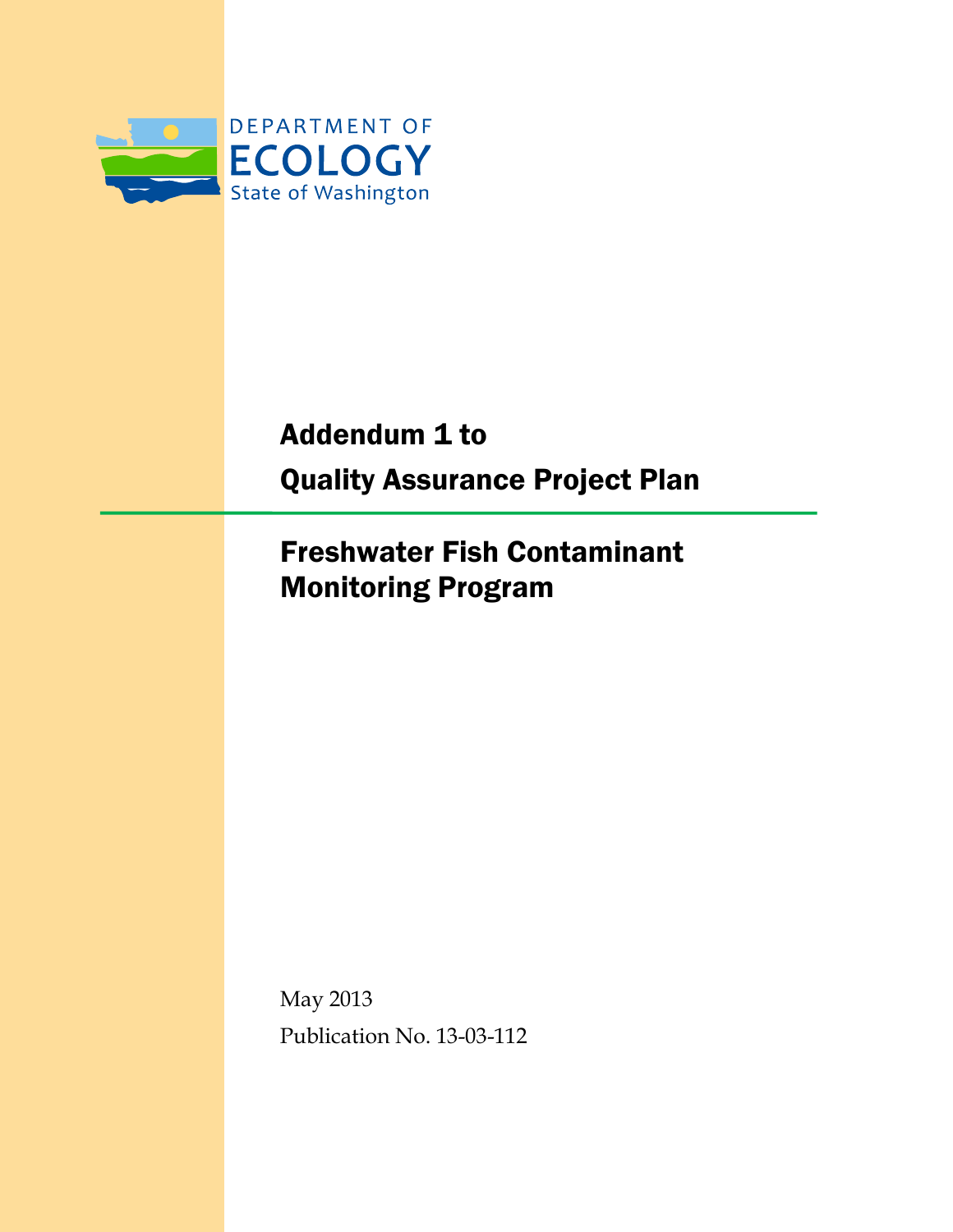### **Publication Information**

#### **Addendum**

This addendum is on the Department of Ecology's website at <https://fortress.wa.gov/ecy/publications/SummaryPages/1303112.html>

This addendum is an addition to an original Quality Assurance Project Plan. It is not a correction (errata) to the original plan.

#### **Activity Tracker code**

Ecology's Activity Tracker Code for this addendum is 02-500.

#### **Original Publication**

Quality Assurance Project Plan: Freshwater Fish Contaminant Monitoring Program. Publication No. 13-03-111. May 2013. <https://fortress.wa.gov/ecy/publications/SummaryPages/1303111.html>

### **Author and Contact Information**

Keith Seiders Environmental Assessment Program Washington State Department of Ecology Olympia, Washington 98504-7710

For more information contact:

Communications Consultant Phone: 360-407-6834

> *Any use of product or firm names in this publication is for descriptive purposes only and does not imply endorsement by the author or the Department of Ecology.*

*If you need this document in a format for the visually impaired, call 360-407-6834. Persons with hearing loss can call 711 for Washington Relay Service. Persons with a speech disability can call 877- 833-6341.*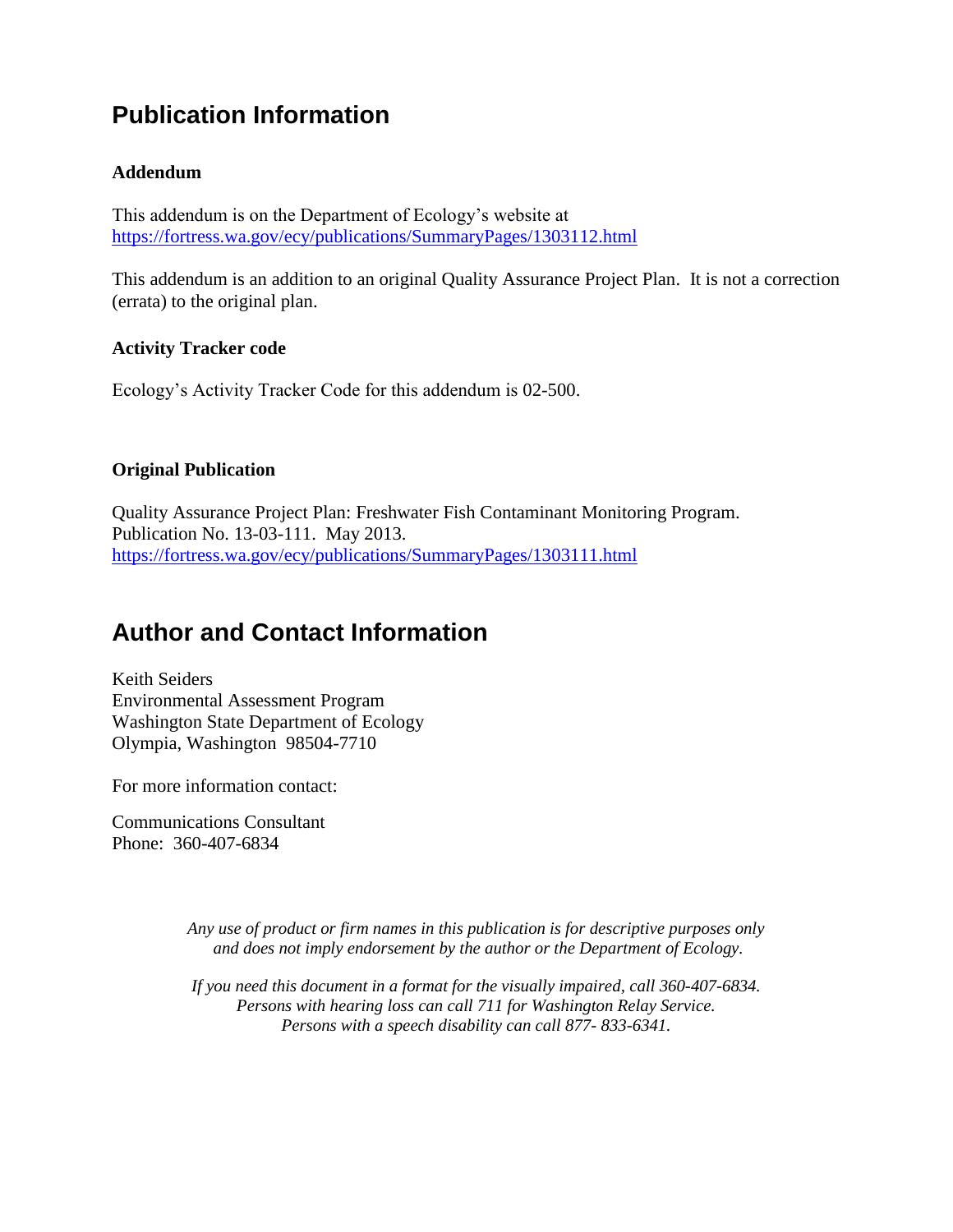# Addendum 1 to Quality Assurance Project Plan

### Freshwater Fish Contaminant Monitoring Program

#### May 2013

#### **Approved by:**

| Signature:                                                                                     | Date: May 2013 |
|------------------------------------------------------------------------------------------------|----------------|
| Will Kendra, Client and Author's Section Manager, EAP                                          |                |
| Signature:                                                                                     | Date: May 2013 |
| Rob Duff, Client's Supervisor and Program Manager, EAP                                         |                |
| Signature:                                                                                     | Date: May 2013 |
| Keith Seiders, Author / Project Manager, TSU, EAP                                              |                |
| Signature:                                                                                     | Date: May 2013 |
| Dale Norton, Author's Supervisor, TSU, EAP                                                     |                |
| Signature:                                                                                     | Date: May 2013 |
| Casey Deligeannis, Field Lead, EIM Data Engineer, TSU, EAP                                     |                |
| Signature:                                                                                     | Date: May 2013 |
| Patti Sandvik, Project Assistant, TSU, EAP                                                     |                |
| Signature:                                                                                     | Date: May 2013 |
| Joel Bird, Director, Manchester Environmental Laboratory                                       |                |
| Signature:                                                                                     | Date: May 2013 |
| Bill Kammin, Ecology Quality Assurance Officer                                                 |                |
| Signature:                                                                                     | Date: May 2013 |
| Tom Mackie, Supervisor, Eastern Operations Section, EAP                                        |                |
| Signature:                                                                                     | Date: May 2013 |
| Chris Coffin, Supervisor, Watershed Unit, Central Regional Office                              |                |
| Signature:                                                                                     | Date: May 2013 |
| David Knight, Supervisor, Watershed Unit, Eastern Regional Office                              |                |
|                                                                                                |                |
| Signatures are not available on the Internet version.<br>EAP: Environmental Assessment Program |                |

EIM: Environmental Information Management database

TSU: Toxics Studies Unit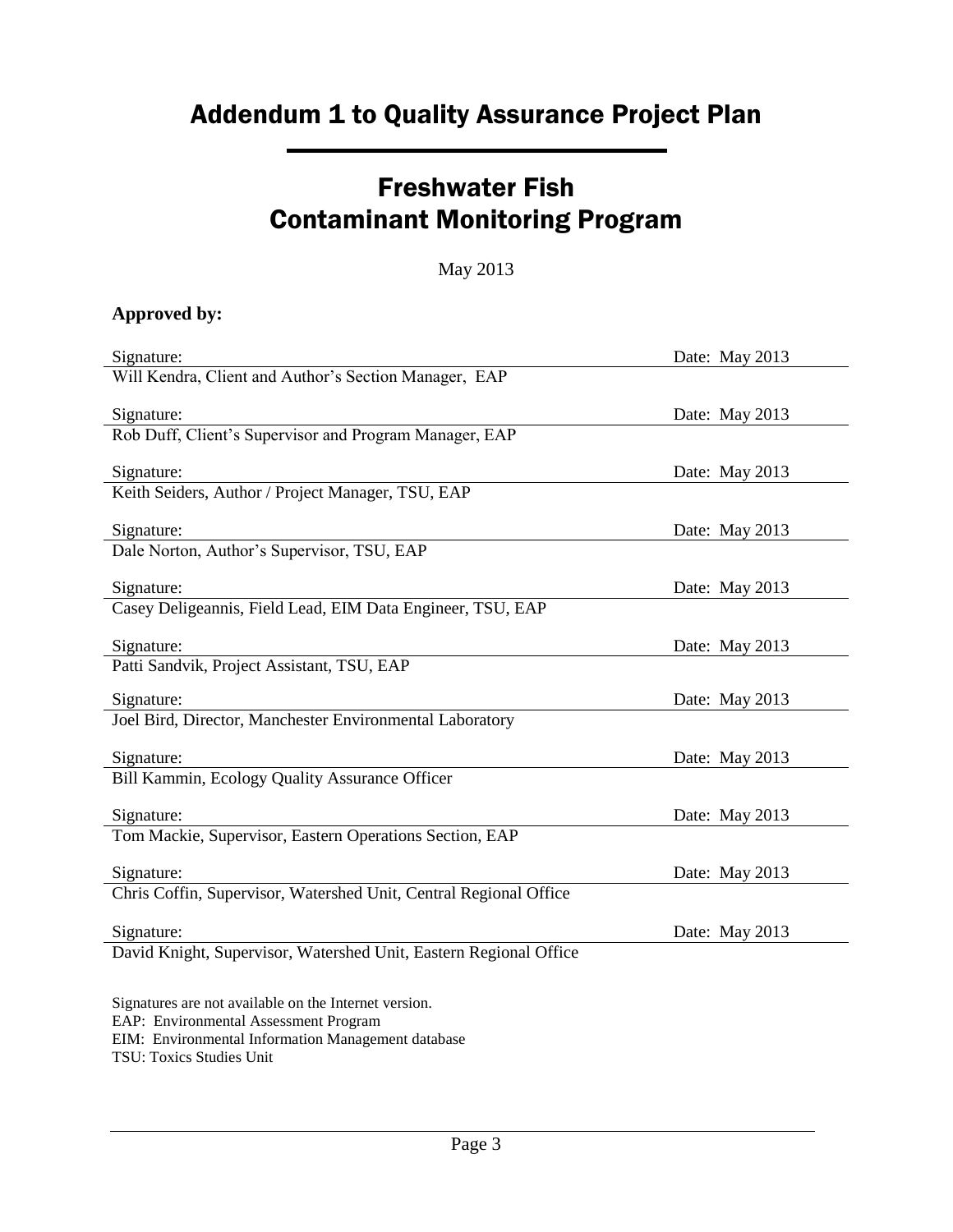# **Table of Contents**

# **List of Figures and Tables**

#### Page

### **Figures**

### **Tables**

| Table 4. Laboratory Measurement Methods for Fish Tissue Samples, FFCMP 2013. 11     |
|-------------------------------------------------------------------------------------|
|                                                                                     |
| Table 6. Laboratory Quality Control Sample Types and Frequencies, FFCMP 201313      |
|                                                                                     |
| Table 8. Schedule for Completing Field, Laboratory, and Report Tasks, FFCMP 2013.15 |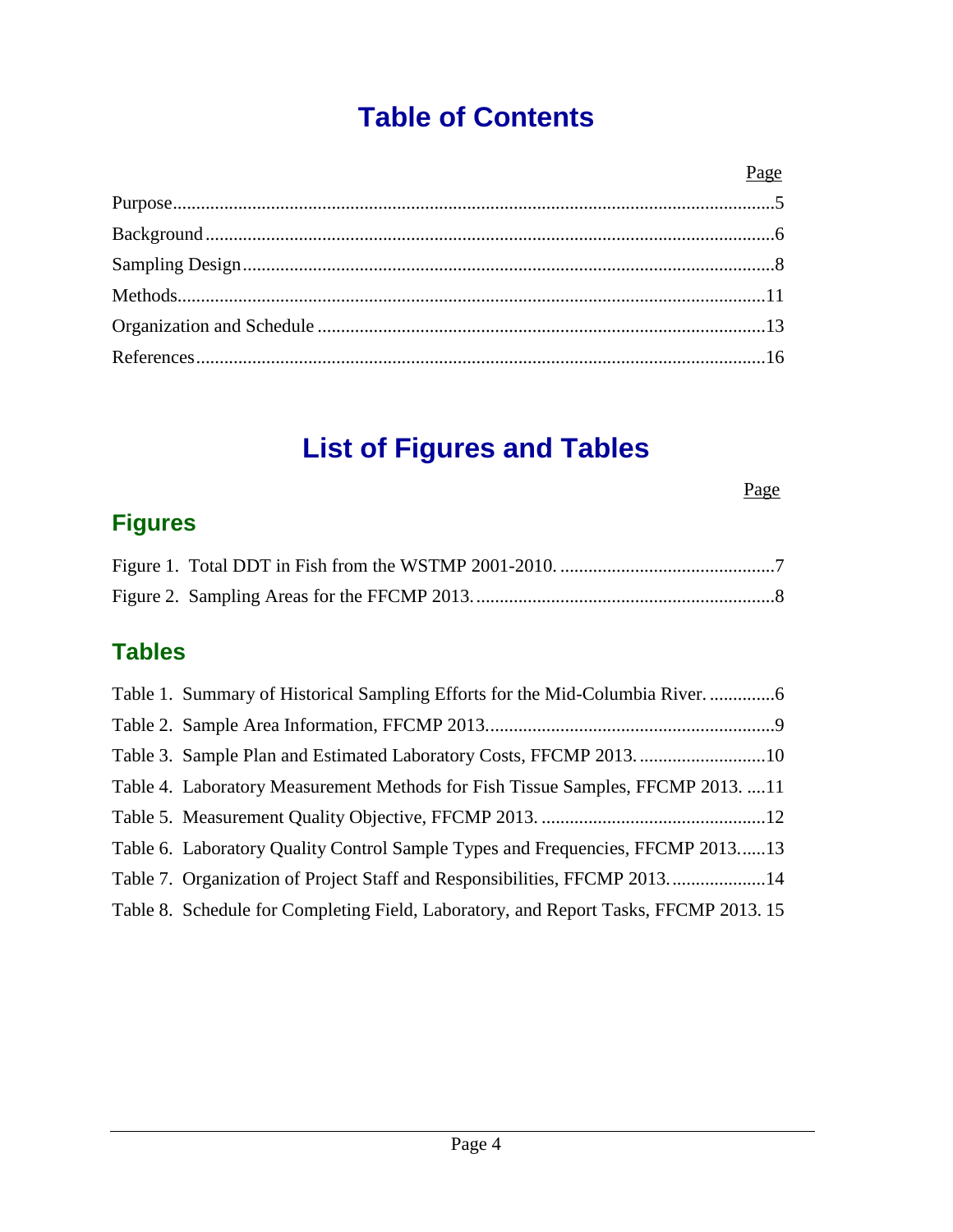## **Purpose**

<span id="page-4-0"></span>The purpose of this addendum is to describe work to be performed in the 2013 project year for the Freshwater Fish Contaminant Monitoring Program. The 2013 sampling effort will focus on two areas:

- Mid-Columbia River (Wanapum Dam to Grand Coulee Dam) for the Long Term Monitoring component. This area was scheduled for monitoring in 2013 as shown in Table 5 in the project plan (Seiders, 2013).
- McNary National Wildlife Refuge (NWR), at the confluence of the Columbia and Snake Rivers, for the Exploratory Monitoring Component. This component is a cooperative effort with the U.S. Fish and Wildlife Service (Kisor et al., 2011).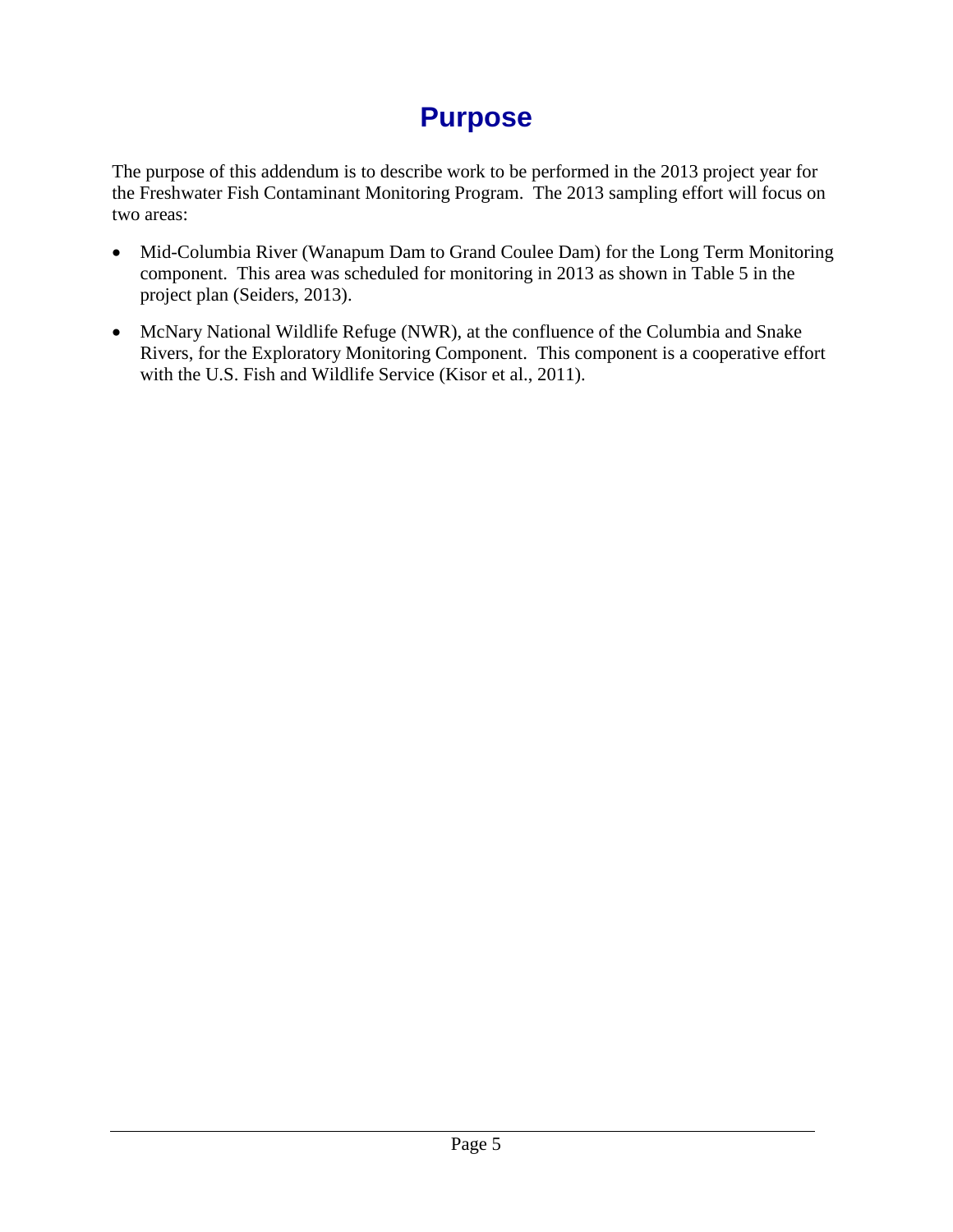## **Background**

<span id="page-5-0"></span>Several fish tissue monitoring efforts have been conducted since the early 1990s that included the Columbia River from the Wallula Gap to Grand Coulee Dam. Table 1 shows the species and analytes that each study targeted.

When viewed collectively, these historical efforts reveal a patchwork of sites, species, tissue types, collection seasons, and analytical methods. The 2013 sampling effort will include sites, species, and analytes that were done historically in order to gain a temporal perspective where data are deemed comparable. The 2013 effort will produce a robust data set that serve as a benchmark for future sampling efforts.

|                | Study:      | Serdar <sup>1</sup> | EPA <sup>2</sup> | WSTMP <sup>3</sup> | EPA <sup>4</sup> | Energy <sup>5</sup> |
|----------------|-------------|---------------------|------------------|--------------------|------------------|---------------------|
| Sample Year:   |             | 1990                | 1996-98          | 2004               | 2008             | 2009                |
|                | <b>CCP</b>  | X                   |                  |                    |                  | x                   |
|                | <b>LSS</b>  |                     | X                |                    | X                | X                   |
|                | <b>LWF</b>  | X                   |                  |                    |                  |                     |
|                | <b>MWF</b>  |                     | X                | X                  |                  |                     |
|                | <b>NPM</b>  |                     |                  | X                  | X                |                     |
| <b>Species</b> | <b>PEA</b>  |                     |                  | X                  | X                |                     |
|                | <b>SMB</b>  | x                   |                  |                    | X                | X                   |
|                | <b>WAL</b>  | X                   |                  | X                  | X                | X                   |
|                | YP          |                     |                  | X                  | X                |                     |
|                | <b>WST</b>  |                     | X                |                    | x                | X                   |
|                | other       |                     | X                |                    | X                |                     |
|                | <b>CP</b>   |                     | Χ                | X                  | x                | X                   |
|                | Hg          |                     | Χ                | X                  | X                | X                   |
| Target         | <b>PBDE</b> |                     | X                | X                  | X                |                     |
| Analytes       | <b>PCB</b>  |                     | x                | X                  | X                | x                   |
|                | PCDD/F      | X                   | X                | X                  |                  |                     |
|                | other       |                     | X                |                    | Χ                | x                   |

<span id="page-5-1"></span>Table 1. Summary of Historical Sampling Efforts for the Mid-Columbia River.

1 - Serdar et al., 1991.

2 - EPA, 2002.

3 - Seiders et al., 2007.

4 - Herger, 2013 (EPA report in preparation).

5 - U.S. Department of Energy, 2012.

Species codes: CCP: Common carp; LSS: Largescale sucker; LWF: Lake whitefish; MWF: Mountain whitefish; NPM: Northern pikeminnow; PEA: Peamouth; SMB: Smallmouth bass; WAL: Walleye; WST: White sturgeon; YP: Yellow perch.

Target Analytes: CP: Chlorinated pesticides; Hg: mercury; PBDE: polybrominated diphenyl ethers; PCB: polychlorinated biphenyls; PCDD/F: poly-chlorinated dibenzo-p-dioxins and –furans.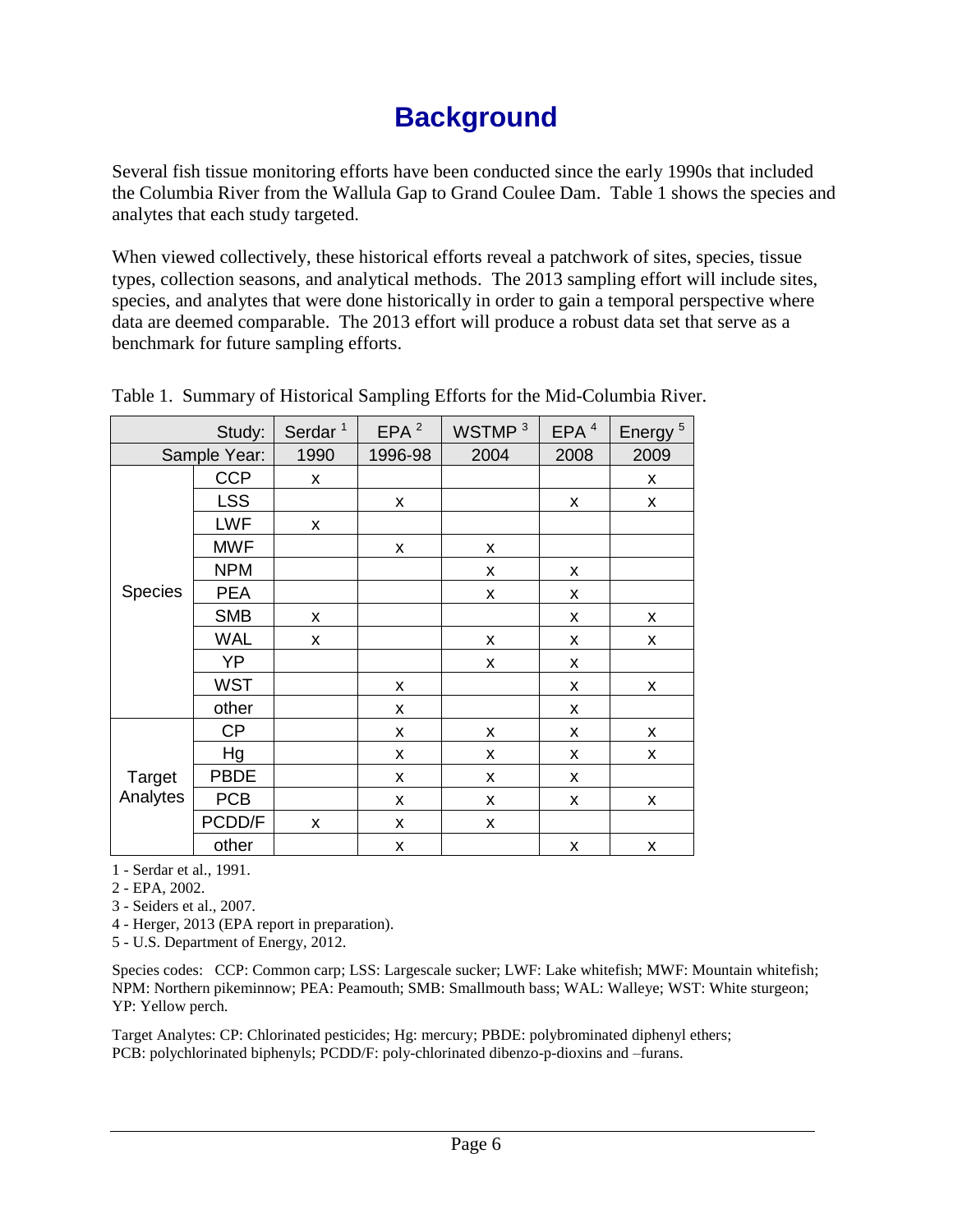Fish from the mid-Columbia River have some of the highest levels of DDT compounds in Washington (Figure 1). Levels of PCBs, PCDD/Fs, and mercury are also elevated in some species. Changes in contaminant concentrations in fish over time should be detectable as pollution reduction efforts are implemented. Examples of such efforts include the Okanogan Water Cleanup Plan for DDT (Peterschmidt, 2006) and the TMDL for PCDD/Fs in the Columbia and Snake Rivers (EPA, 1991). Figure 1 shows DDT levels in fish collected across the state under the Washington State Toxics Monitoring Program (WSTMP). The WSTMP was renamed the Freshwater Fish Contaminant Monitoring Program (FFCMP) in 2013 because of its focus on fish.



<span id="page-6-0"></span>Figure 1. Total DDT in Fish from the WSTMP 2001-2010.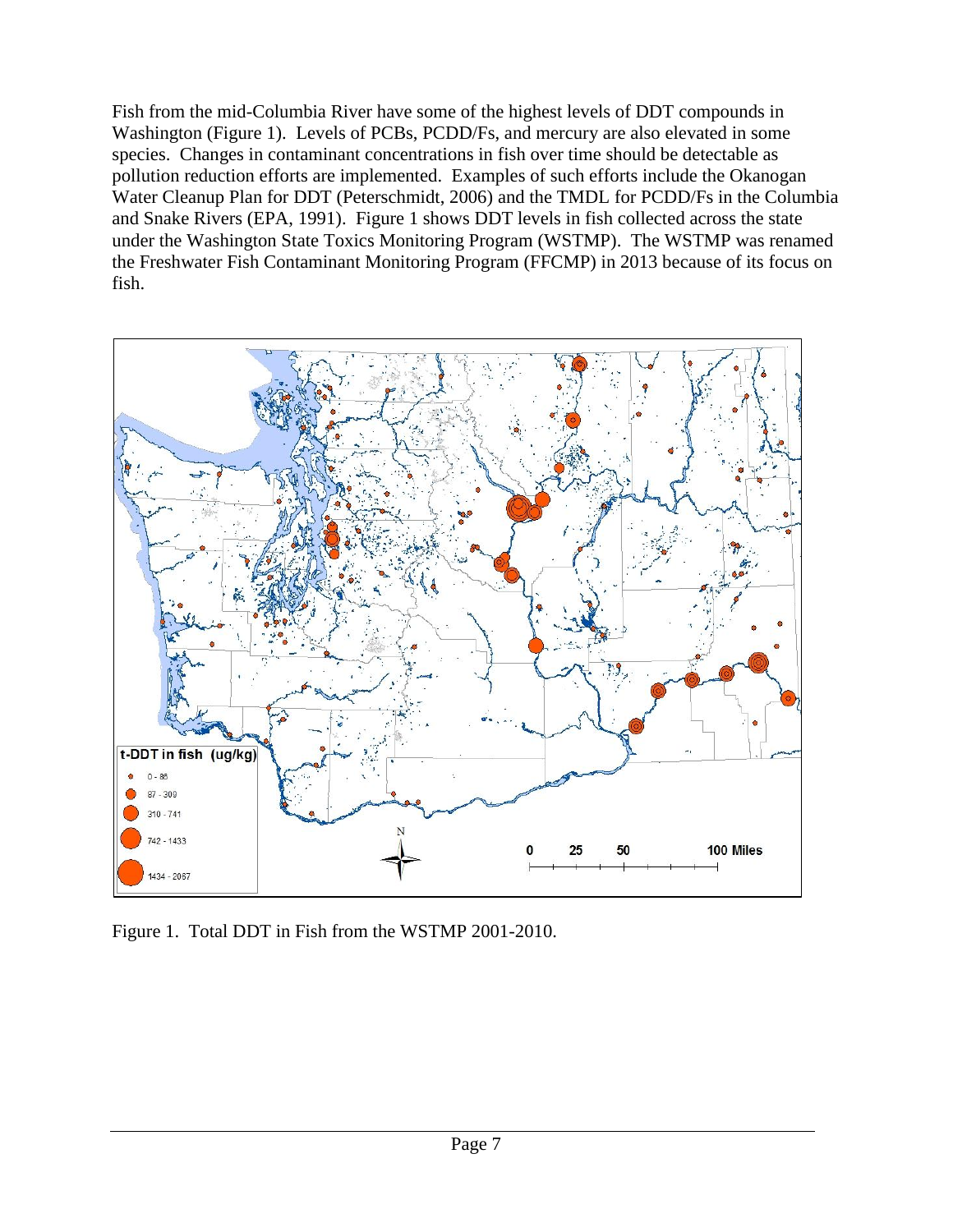# **Sampling Design**

<span id="page-7-0"></span>The objectives for the 2013 monitoring effort are to:

- Develop a robust data set that characterizes contaminant levels in fish from the mid-Columbia River. This data set will serve as a benchmark for future monitoring efforts to determine change over time and will be used to compare results from historical efforts.
- Collaborate with USFWS in evaluating contaminant levels in the McNary NWR by analyzing fish tissue for various contaminants.

Figure 2 shows six sampling areas: five areas are lakes or reaches between major dams while the sixth is the McNary NWR at the confluence of the Columbia and Snake Rivers. Note that the dams are marked with square symbols.



<span id="page-7-1"></span>Figure 2. Sampling Areas for the FFCMP 2013.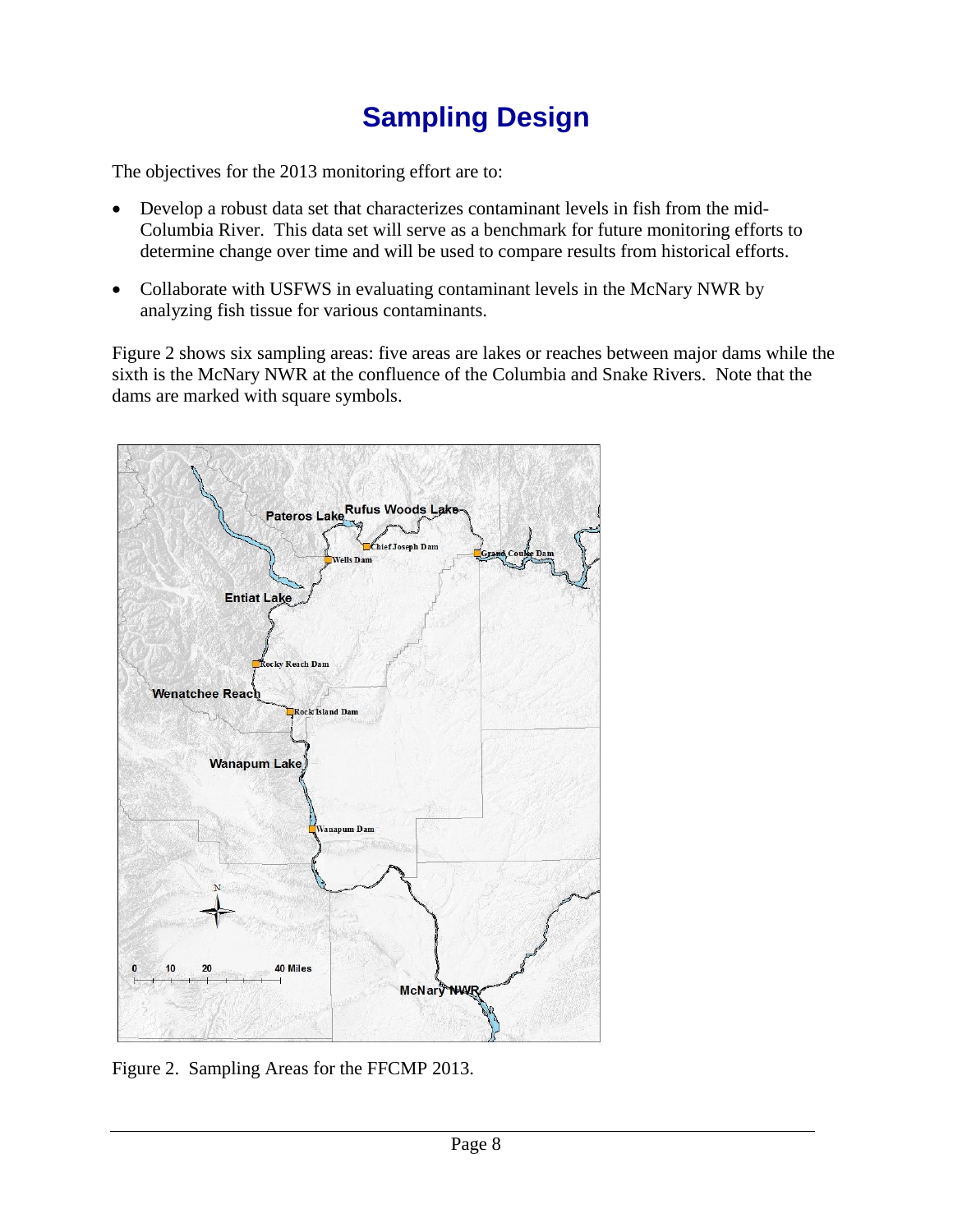Table 2 lists the sampling areas and their relation to the dams and reservoirs of the mid-Columbia River. The sampling areas between dams range in length from 20 to about 50 miles. Specific fish collection locations will be refined after reviewing historical data, access points for boats, and productive habitat for target species. Dam operators will be contacted prior to sampling and boat operations near dams to address security concerns.

| Area                           | Sample<br>Site | Dam Down<br>stream                  | Dam<br>at<br>River<br>Mile | Length<br>of<br>Reach<br>(miles) | Dam<br>Operator<br>or<br>Contact          | <b>Contact Information</b>                                                          |
|--------------------------------|----------------|-------------------------------------|----------------------------|----------------------------------|-------------------------------------------|-------------------------------------------------------------------------------------|
| <b>FD</b><br>Roosevelt<br>Lake | no             | Grand<br>Coulee<br>Dam              | 597                        |                                  | <b>BOR</b>                                | www.usbr.gov/pn/grandcoulee/                                                        |
| <b>Rufus</b><br>Woods<br>Lake  | ves            | Chief<br>Joseph<br>Dam              | 545                        | 52                               | <b>ACOE</b><br>Seattle<br><b>District</b> | www.nws.usace.army.mil/Missio<br>ns/CivilWorks/LocksandDams/C<br>hiefJosephDam.aspx |
| Pateros<br>Lake                | yes            | Wells<br>Dam                        | 516                        | 30                               | Douglas<br>County<br><b>PUD</b>           | www.douglaspud.org/Environme<br>nt/WellsDam.aspx                                    |
| Entiat<br>Lake                 | ves            | Rocky<br>Reach<br>Dam               | 474                        | 42                               | Chelan<br>County<br><b>PUD</b>            | www.chelanpud.org/rocky-reach-<br>hydro-project.html                                |
| Wenatchee<br>Reach             | ves            | Rock<br>Island<br>Dam               | 454                        | 20                               | Chelan<br>County<br><b>PUD</b>            | www.chelanpud.org/rock-island-<br>hydro-project.html                                |
| Wanapum<br>Lake                | yes            | Wanapum<br>Dam                      | 416                        | 38                               | Grant<br>County<br><b>PUD</b>             | www.grantpud.org/environment/fi<br>sh-wildlife                                      |
| <b>McNary</b><br><b>NWR</b>    | yes            | Confluence<br>Columbia -<br>Snake R | 325                        | 10                               | USFWS:<br>Julie<br>Campbell               | Julie_Campbell@fws.gov; 509-<br>893-8004                                            |

<span id="page-8-0"></span>Table 2. Sample Area Information, FFCMP 2013.

Table 3 shows the sampling plan and analytical costs. For the five areas upstream of McNary NWR, three species will be targeted and five composite samples of each target species will be collected. Each composite sample will consist of five fish of similar size from the same species. The primary target analytes for these samples will be three DDT compounds (4,4'-DDD, 4,4'- DDE, 4,4'-DDE), the three most frequently detected PCB Aroclors (Aroclor-1260, -1254, and - 1248), and PCDD/Fs. Only two of the three species at each site will be analyzed for PCDD/Fs. For each site, one of the five composite samples for each species will be analyzed for a broader suite of CPs, PCB Aroclors, and PBDEs. All samples will have lipids determined.

For the McNary NWR area, two species will be collected from each of four locations within the refuge in order to meet the needs of this cooperative effort (Campbell, 2011). For each of the species per site, a single composite sample will consist of five fish of similar size. Target analytes for each sample are shown in Table 3.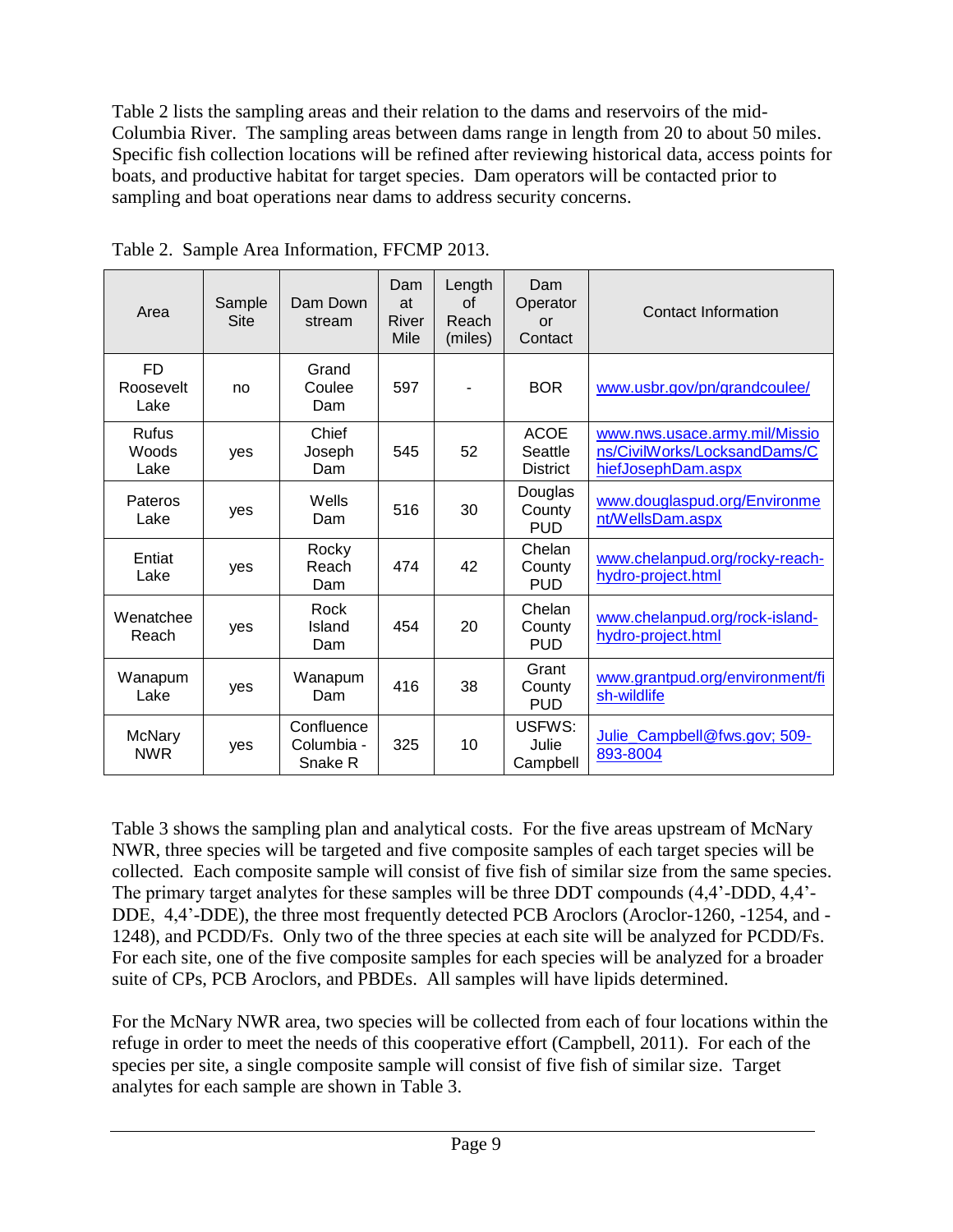| <b>Sites</b>                    | Target<br>Species | Hg                              | 3 DDTs.<br>3 PCBa.<br>lipids | CIPest,<br>PCBa.<br>PBDE,<br>lipid | <b>PCB</b><br>congnr,<br>lipid | PCDD/F.<br>lipid | Total<br>Costs |
|---------------------------------|-------------------|---------------------------------|------------------------------|------------------------------------|--------------------------------|------------------|----------------|
| Middle Columbia River           |                   |                                 |                              |                                    |                                |                  |                |
| Rufus Woods L                   |                   | 15                              | 12                           | 3                                  | $\blacksquare$                 | 10               |                |
| Pateros L                       | NPM,              | 15                              | 12                           | 3                                  |                                | 10               |                |
| Entiat L                        | MWF,              | 15                              | 12                           | 3                                  | $\overline{\phantom{0}}$       | 10               |                |
| Wenatchee Reach                 | <b>LSS</b>        | 15                              | 12                           | 3                                  | $\blacksquare$                 | 10               |                |
| Wanapum L                       |                   | 15                              | 12                           | 3                                  | $\overline{\phantom{a}}$       | 10               |                |
| Subtotal # Analyses:            |                   | 75                              | 60                           | 15                                 | $\mathbf 0$                    | 50               |                |
| <b>Subtotal Cost:</b>           |                   | \$<br>3,758                     | \$<br>18,000                 | \$<br>9,305                        | \$<br>$\blacksquare$           | \$<br>33,125     | \$64,189       |
|                                 |                   |                                 |                              |                                    |                                |                  |                |
| McNary National Wildlife Refuge |                   |                                 |                              |                                    |                                |                  |                |
| Peninsula Unit                  | LMB,              | $\overline{2}$                  | $\blacksquare$               | $\overline{2}$                     | $\overline{2}$                 | $\overline{2}$   |                |
| Casey Pond                      | SMB,              | $\overline{2}$                  | ٠                            | $\overline{2}$                     | $\overline{2}$                 | $\overline{2}$   |                |
| Snake R conf                    | CC,<br><b>CCP</b> | $\overline{2}$                  |                              | $\overline{2}$                     | 2                              | $\overline{2}$   |                |
| <b>Burbank Slough</b>           |                   | $\overline{2}$                  |                              | $\overline{2}$                     | $\overline{2}$                 | $\overline{2}$   |                |
| Subtotal # Analyses:            |                   | 8                               | $\mathbf 0$                  | 8                                  | 8                              | 8                |                |
| <b>Subtotal Cost:</b>           |                   | \$<br>401                       | \$<br>$\blacksquare$         | \$<br>4,963                        | \$5,200                        | \$<br>5,300      | \$15,864       |
|                                 |                   |                                 |                              |                                    |                                |                  |                |
| Total # Samples:                |                   | 83                              | 60                           | 23                                 | 8                              | 58               |                |
| QC Samples:                     |                   | 5                               | $\overline{4}$               | $\overline{2}$                     | $\overline{2}$                 | 5                |                |
| Total # Analyses:               |                   | 88                              | 64                           | 25                                 | 10                             | 63               |                |
| Cost/Analysis                   |                   | $\boldsymbol{\mathsf{S}}$<br>50 | \$<br>300                    | \$<br>620                          | \$<br>650                      | \$<br>663        |                |
| <b>Grand Total Cost:</b>        |                   | \$<br>4,410                     | \$<br>19,200                 | \$<br>15,509                       | \$6,500                        | \$<br>41,738     | \$87,356       |

<span id="page-9-0"></span>Table 3. Sample Plan and Estimated Laboratory Costs, FFCMP 2013.

a: Two species per site for McNary NWR, 5 composite samples per species for Columbia River sites.

b: Only two species per site for PCDD/F analyses.

Species codes: CC: Channel catfish; CCP: Common carp; LSS: Largescale sucker; LMB: Largemouth bass; MWF: Mountain whitefish; NPM: Northern pikeminnow; SMB: Smallmouth bass.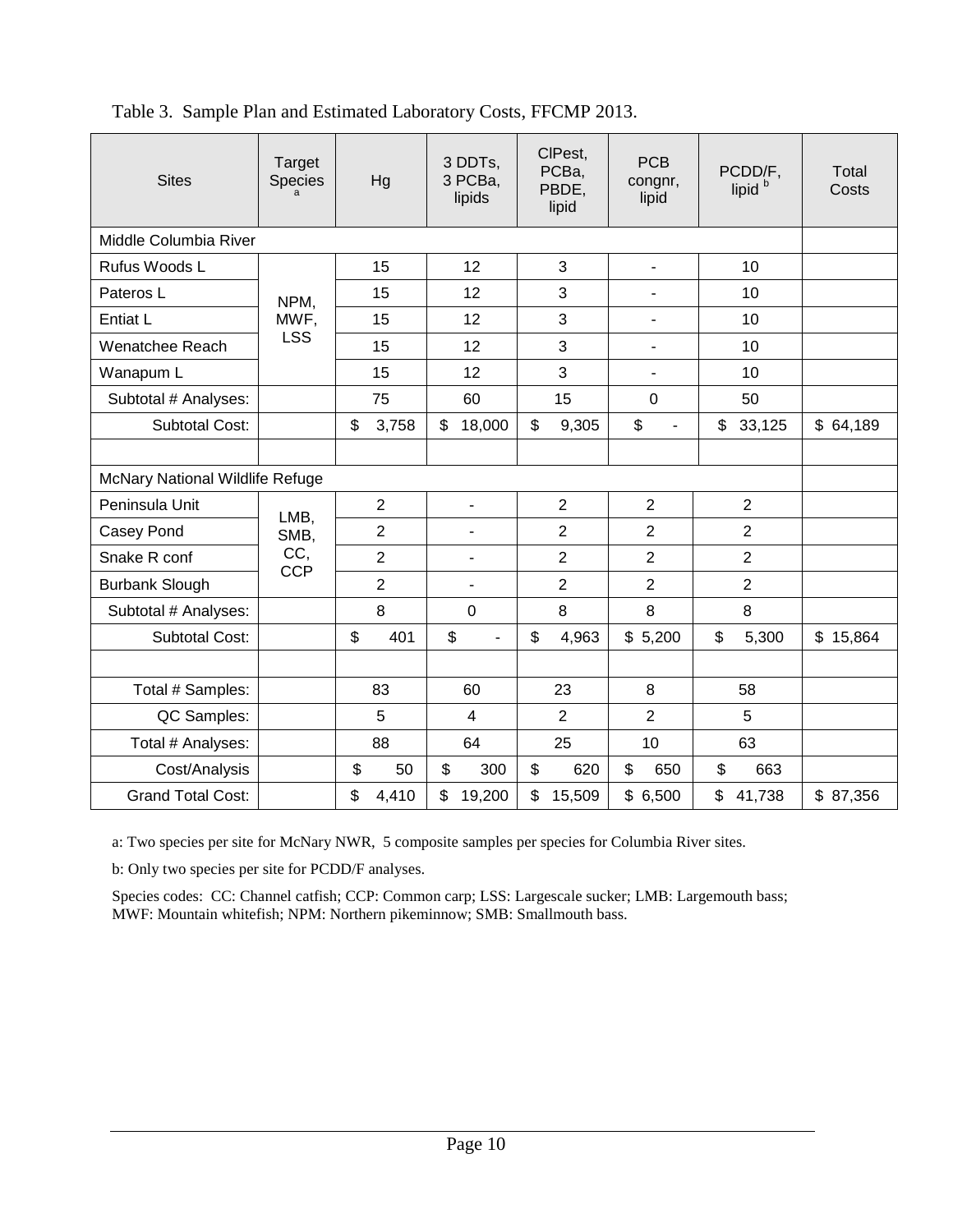## **Methods**

<span id="page-10-0"></span>Laboratory analyses of most samples will be conducted by the Ecology Manchester Environmental Laboratory (MEL). Analyses for PCB congeners and PCDD/Fs will be done by an accredited laboratory through a contract managed by MEL. Both MEL and the contract laboratories are expected to meet the QC requirements of the analytical methods being used and any other requirements specified by MEL or the Project Officer.

Table 4 shows the parameters to be analyzed, analytical methods, desired reporting limits, and ranges of expected results. Table 5 shows Measurement Quality Objectives (MQOs). Table 6 shows laboratory quality control procedures.

|                           |                                                     | Methods, RLs, Sample n                                                  |                                           |                                         |  |  |  |
|---------------------------|-----------------------------------------------------|-------------------------------------------------------------------------|-------------------------------------------|-----------------------------------------|--|--|--|
| Parameter                 | Number of<br>Samples &<br>Arrival Date <sup>a</sup> | <b>Expected Range</b><br>of Results <sup>b</sup>                        | Reporting Limits <sup>c</sup>             | Analytical<br>Method                    |  |  |  |
| Mercury                   | 85.<br>January,<br>2014                             | 10 - 1000 ug/kg                                                         | 17 ug/kg                                  | EPA 245.6<br>(CVAA)                     |  |  |  |
| Chlorinated<br>pesticides | 85,<br>January,<br>2014                             | $0.1 - 1000$ ug/kg for<br>$DDTs$ ; $0.1 - 50$<br>ug/kg for others       | most 0.5-3.0 ug/kg                        | EPA 8081<br>(GC/ECD);<br><b>MEL SOP</b> |  |  |  |
| <b>PCB Aroclors</b>       | 85,<br>January,<br>2014                             | 0.5 - 500 ug/kg,<br>depending on<br>Aroclor                             | $1.1 - 44$ ug/kg                          | EPA 8082<br>(GC/ECD);<br><b>MEL SOP</b> |  |  |  |
| PCB congeners             | 10,<br>January,<br>2014                             | 0.005 - 100 ug/kg,<br>depending on<br>congener                          | 0.003-0.01 ug/kg                          | EPA 1668 C<br>(HiRes<br>GC/MS)          |  |  |  |
| PCDD/Fs                   | 60,<br>January,<br>2014                             | 0.005 - 5.0 ng/kg,<br>depending on<br>congener and<br>extraction method | EQL 0.017 - 0.5 ng/kg                     | <b>EPA 1613B</b><br>(HiRes<br>GC/MS)    |  |  |  |
| <b>PBDEs</b>              | 25,<br>January,<br>2014                             | $0.1 - 100$ ug/kg                                                       | 0.10-2.6 ug/kg;<br>PBDE 209 1.9-4.3 ug/kg | EPA 8270<br>(SIM); MEL<br>SOP 730104    |  |  |  |
| Lipids                    | 85,<br>January,<br>2014                             | $0.1 - 20%$                                                             | 0.10%                                     | <b>MEL SOP</b><br>730009                |  |  |  |

<span id="page-10-1"></span>

|  | Table 4. Laboratory Measurement Methods for Fish Tissue Samples, FFCMP 2013. |  |  |  |
|--|------------------------------------------------------------------------------|--|--|--|
|  |                                                                              |  |  |  |

a: MEL will be informed of numbers and arrival dates when the sampling effort concludes.

b: Values reflect historical data from the study area.

c: Value reflects typical range.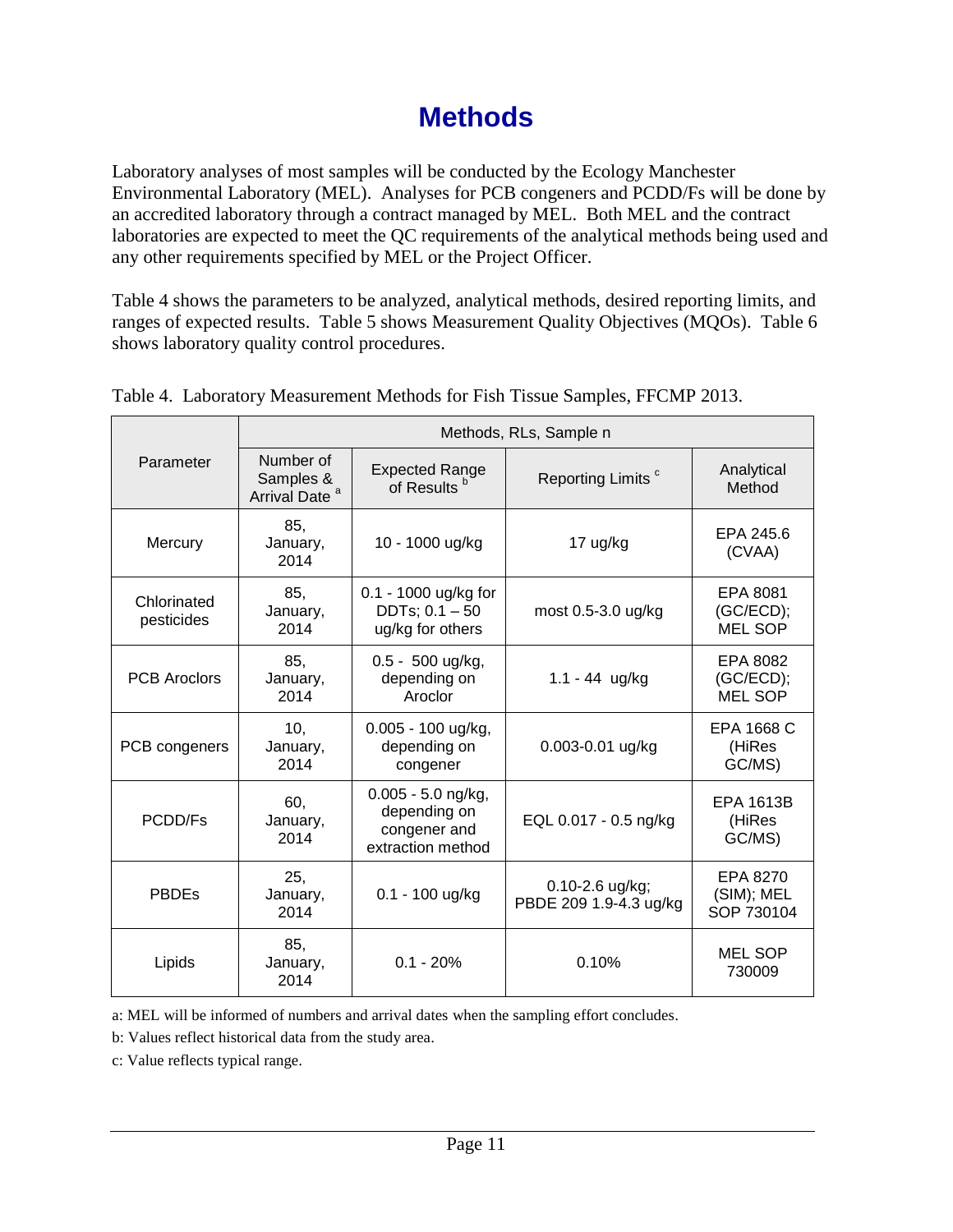| Parameter                                                     | Analytical<br>Method                    | Lab<br>Duplicate<br>(RPD)                  | Lab Control Sample<br>(% recovery)                                         | Surrogates<br>(% recovery) | MS/MSD<br>(% recovery)               |
|---------------------------------------------------------------|-----------------------------------------|--------------------------------------------|----------------------------------------------------------------------------|----------------------------|--------------------------------------|
| Mercury                                                       | EPA 245.6<br>(CVAA)                     | $0\% - 20\%$<br>(for results<br>$> 5x$ RL) | 85%-115%                                                                   | <b>NA</b>                  | 75%-125%;<br><b>RPD</b> limit<br>20% |
| Metals (one or<br>more of: As, Cd, Cr,<br>Cu, Pb, Ni, Se, Zn) | EPA 200.7<br>or 200.8                   | $0\% - 20\%$<br>(for results<br>$> 5x$ RL) | 85%-115%                                                                   | <b>NA</b>                  | 75%-125%;<br><b>RPD</b> limit<br>20% |
| Chlorinated<br>pesticides                                     | EPA 8081<br>(GC/ECD);<br><b>MEL SOP</b> | 0%-40%                                     | 50%-150%                                                                   | 20%-130% <sup>a</sup>      | 50%-150%;<br><b>RPD</b> limit<br>40% |
| <b>PCB Aroclors</b>                                           | EPA 8082<br>(GC/ECD);<br><b>MEL SOP</b> | 0%-40%                                     | 50%-150%                                                                   | 50%-150%                   | 50%-150%;<br><b>RPD</b> limit<br>40% |
| PCB congeners                                                 | EPA 1668C<br>(HiRes<br>GC/MS)           | 0%-40%                                     | per method for OPR,<br>Internal Standards, and<br><b>Labeled Compounds</b> | <b>NA</b>                  | <b>NA</b>                            |
| PCDD/Fs                                                       | <b>EPA 1613B</b><br>(HiRes<br>GC/MS)    | 0%-40%                                     | per method for OPR,<br>Internal Standards, and<br><b>Labeled Compounds</b> | <b>NA</b>                  | <b>NA</b>                            |
| <b>PBDEs</b>                                                  | EPA 8270<br>(SIM);<br>SOP 730104        | $0\% - 40\%$                               | 50%-150%                                                                   | 50%-150%                   | 50%-150%;<br><b>RPD</b> limit<br>40% |
| Lipids                                                        | <b>MEL SOP</b><br>730009                | 0%-20%                                     | <b>NS</b>                                                                  | <b>NA</b>                  | <b>NA</b>                            |

<span id="page-11-0"></span>

| Table 5. Measurement Quality Objective, FFCMP 2013. |  |  |  |  |  |  |
|-----------------------------------------------------|--|--|--|--|--|--|
|-----------------------------------------------------|--|--|--|--|--|--|

a: Surrogate recovery limits were recently revised by MEL and are specific to surrogates used: some limits are 20%- 120%, others are 30%-130%.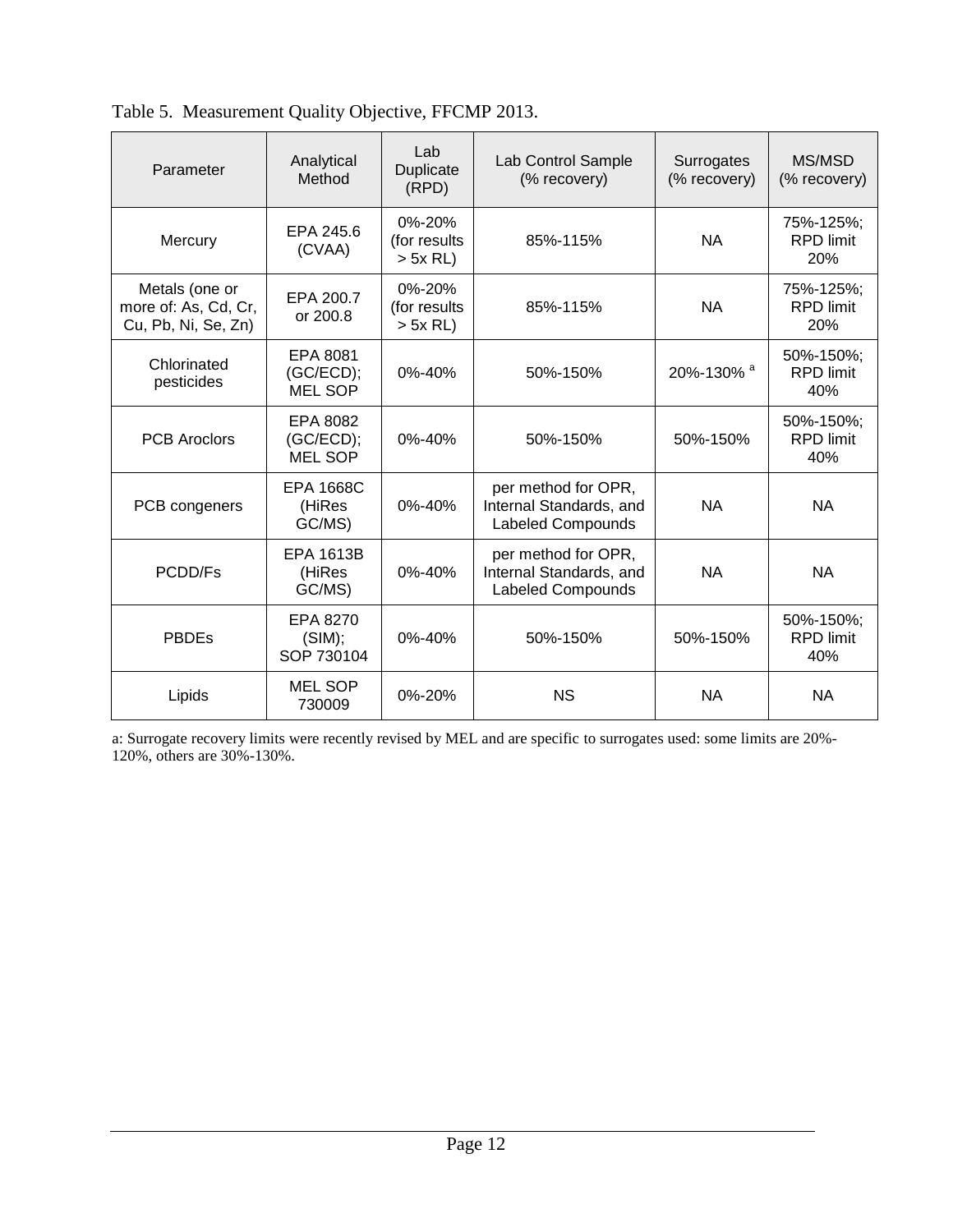| Parameter                                                     | Analytical<br>Method                    | Lab<br><b>Duplicates</b> | Lab Control<br>Standards              | Surrogates     | MS/MSD    | Method<br><b>Blanks</b> |
|---------------------------------------------------------------|-----------------------------------------|--------------------------|---------------------------------------|----------------|-----------|-------------------------|
| Mercury                                                       | EPA 245.6<br>(CVAA)                     | 1/ $b$ atch <sup>a</sup> | 1/batch                               | <b>NA</b>      | <b>NA</b> | 1/batch                 |
| Metals (one or more<br>of: As, Cd, Cr, Cu,<br>Pb, Ni, Se, Zn) | EPA 200.7<br>or 200.8                   | 1/batch                  | 1/batch                               | <b>NA</b>      | <b>NA</b> | 1/batch                 |
| Chlorinated<br>pesticides                                     | EPA 8081<br>(GC/ECD);<br><b>MEL SOP</b> | 1/batch                  | 1/batch                               | each<br>sample | 1/batch   | 1/batch                 |
| <b>PCB Aroclors</b>                                           | EPA 8082<br>(GC/ECD);<br><b>MEL SOP</b> | 1/batch                  | 1/batch                               | each<br>sample | 1/batch   | 1/batch                 |
| PCB congeners                                                 | <b>EPA 1668A</b><br>(HiRes<br>GC/MS)    | 1/batch                  | each sample<br>& 1/batch <sup>b</sup> | <b>NA</b>      | <b>NA</b> | 1/batch                 |
| PCDD/Fs                                                       | <b>EPA 1613B</b><br>(HiRes<br>GC/MS)    | 1/batch                  | each sample<br>& 1/batch <sup>b</sup> | <b>NA</b>      | <b>NA</b> | 1/batch                 |
| <b>PBDEs</b>                                                  | EPA 8270<br>(SIM); SOP<br>730104        | 1/batch                  | 1/batch                               | each<br>sample | 1/batch   | 1/batch                 |
| Lipids                                                        | <b>MEL SOP</b><br>730009                | 1/batch                  | 1/batch                               | <b>NA</b>      | <b>NA</b> | 1/batch                 |

<span id="page-12-1"></span>Table 6. Laboratory Quality Control Sample Types and Frequencies, FFCMP 2013.

a: "batch" is defined as up to 20 samples analyzed together.

b: Labeled compounds in each sample and Ongoing Precision and Recovery standards in each batch.

This project will use data collected through past monitoring efforts conducted by Ecology and other organizations. These data and associated documentation (e.g., project plans, project reports, and laboratory data reports) will be reviewed to assess their usability in this project.

## **Organization and Schedule**

<span id="page-12-0"></span>Table 7 lists the people involved in this project. All are employees of the Washington State Department of Ecology. Table 8 presents the proposed schedule for this project.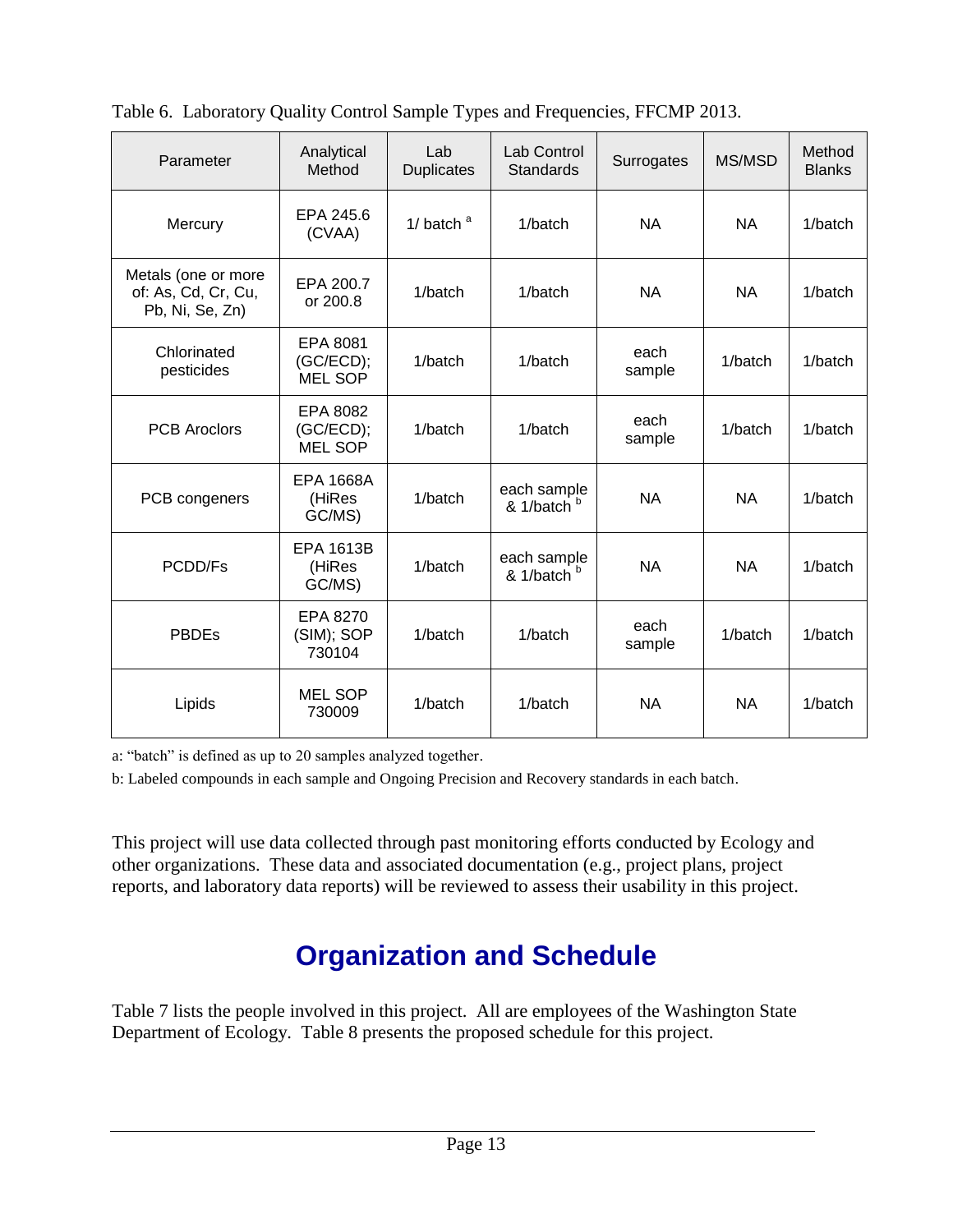| <b>EAP Staff</b><br>(except TMDL Leads)                                       | Title                                            | Responsibilities                                                                                                                                                                                                                                                                                     |  |
|-------------------------------------------------------------------------------|--------------------------------------------------|------------------------------------------------------------------------------------------------------------------------------------------------------------------------------------------------------------------------------------------------------------------------------------------------------|--|
| Will Kendra<br><b>SCS</b><br>360-407-6698                                     | Client                                           | Provides internal review of the QAPP, addendums, and<br>reports. Approves the final QAPP and addendums.                                                                                                                                                                                              |  |
| Keith Seiders<br><b>Toxics Studies Unit</b><br><b>SCS</b><br>360-407-6689     | Project Manager<br>and Principal<br>Investigator | Writes the QAPP, addendums, and reports. Reviews<br>historical data and develops sample strategy for different sites<br>on annual basis. Works with laboratories to obtain analytical<br>services. Reviews, analyzes, and interprets data. Guides field<br>assistants in various roles and tasks.    |  |
| Casey Deligeannis<br><b>Toxics Studies Unit</b><br><b>SCS</b><br>360-407-7395 | Field and EIM<br>Lead, Project<br>Assistant      | Leads efforts for sample collection, processing, and<br>transportation of samples to the laboratory. Ensures that field<br>and processing information is recorded. Enters field and<br>laboratory data into EIM. Compiles and summarizes<br>historical and current-year data. Assists report effort. |  |
| Patti Sandvik<br><b>Toxics Studies Unit</b><br><b>SCS</b><br>360-407-7198     | Project Assistant                                | Assists with field and office tasks as needed.                                                                                                                                                                                                                                                       |  |
| Dale Norton<br><b>Toxics Studies Unit</b><br><b>SCS</b><br>360-407-6765       | Unit Supervisor<br>for the Project<br>Manager    | Provides internal review of the QAPP, addendums, and<br>reports. Approves the final QAPP and addendums. Manages<br>budget and staffing needs.                                                                                                                                                        |  |
| Joel Bird<br>Manchester<br>Environmental Lab.<br>360-871-8801                 | Laboratory<br><b>Director</b>                    | Approves the final QAPP. Oversees all operations at MEL<br>regarding in-house analyses and processes for contracting<br>analyses to commercial labs.                                                                                                                                                 |  |
| William R. Kammin<br>EAP<br>360-407-6964                                      | <b>Ecology Quality</b><br>Assurance<br>Officer   | Reviews the draft QAPP and addendums. Approves the final<br>QAPP and addendums.                                                                                                                                                                                                                      |  |
| <b>Tom Mackie</b><br><b>EAP-Eastern Ops</b><br>509-454-4244                   | Supervisor,<br>EAP - Eastern<br>Operations       | Helps coordinate CRO and ERO inter-program and inter-<br>office efforts as needed, especially public communications.                                                                                                                                                                                 |  |
| Chris Coffin<br>$WOP - CRO$<br>509-575-2821**                                 | Unit Supervisor,<br><b>CRO</b> Watershed<br>Unit | Helps coordination and communication efforts with TMDL<br>and Watershed Leads, and local groups about Ecology's<br>water quality improvement efforts.                                                                                                                                                |  |
| David Knight<br>$WQP - ERO$<br>509-575-2821**                                 | Unit Supervisor,<br><b>ERO</b> Watershed<br>Unit | Helps coordination and communication efforts with TMDL<br>and Watershed Leads, and local groups about Ecology's<br>water quality improvement efforts.                                                                                                                                                |  |

#### <span id="page-13-0"></span>Table 7. Organization of Project Staff and Responsibilities, FFCMP 2013.

\*\* TMDL Contacts listed at: [www.ecy.wa.gov/programs/wq/tmdl/contacts.html](http://www.ecy.wa.gov/programs/wq/tmdl/contacts.html)

EAP: Environmental Assessment Program

SCS: Statewide Coordination Section

EIM: Environmental Information Management database

QAPP: Quality Assurance Project Plan

CRO: Central Regional Office

ERO: Eastern Regional Office

WQP: Water Quality Program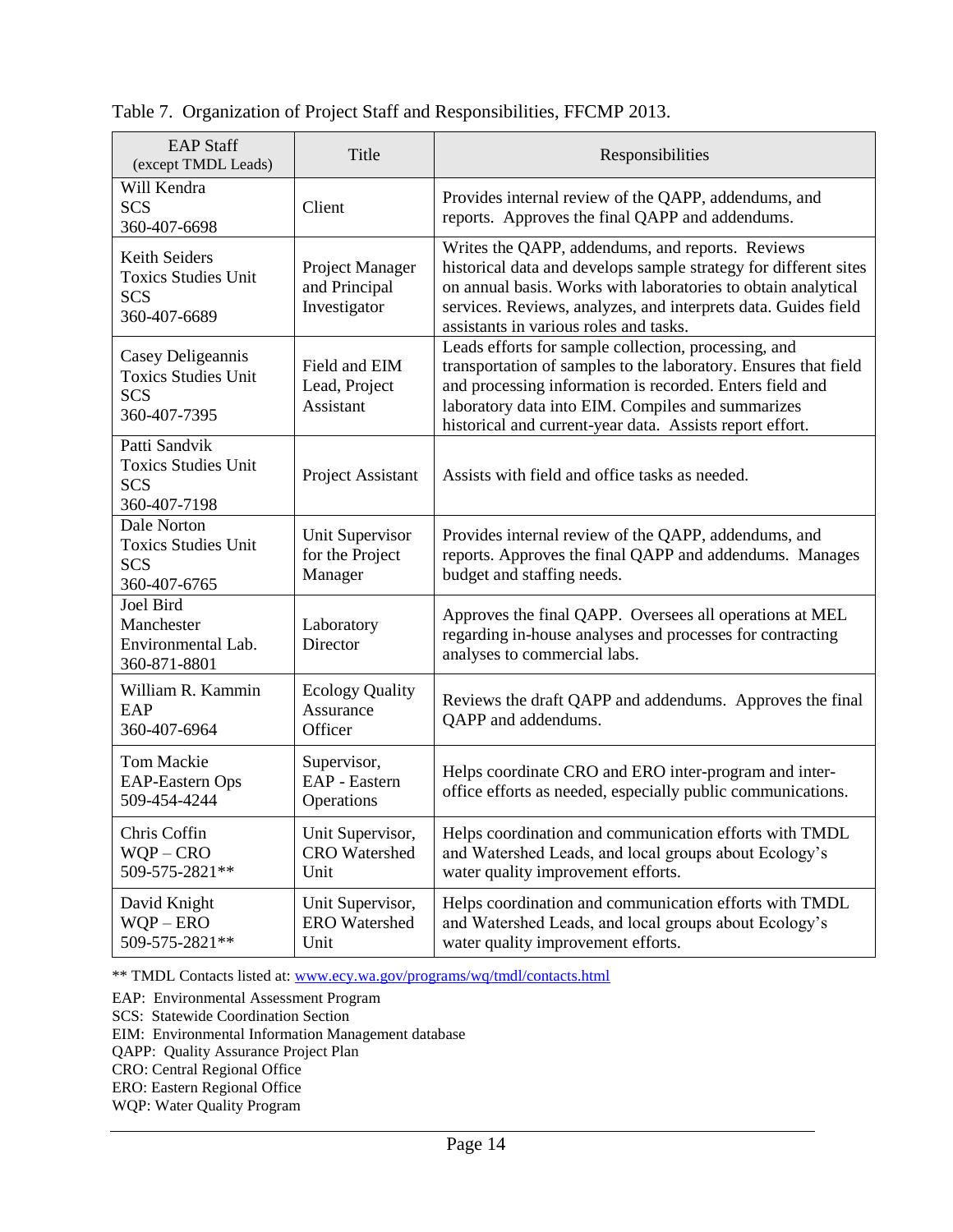| Field and laboratory work                                   | Due date                                           | Lead staff                          |  |  |
|-------------------------------------------------------------|----------------------------------------------------|-------------------------------------|--|--|
| Field work completed                                        | June for McNary<br>NWR; October for<br>other sites | Casey Deligeannis,<br>Patti Sandvik |  |  |
| Sample processing completed                                 | January 2014                                       | Casey Deligeannis,<br>Patti Sandvik |  |  |
| Laboratory analyses completed                               | May 2014                                           | <b>MEL</b>                          |  |  |
| Environmental Information System (EIM) database             |                                                    |                                     |  |  |
| EIM user study ID                                           | FFCMP13                                            |                                     |  |  |
| Product                                                     | Due date                                           | Lead staff                          |  |  |
| EIM data loaded                                             | October 2014                                       | Casey Deligeannis                   |  |  |
| EIM quality assurance                                       | November 2014                                      | Patti Sandvik                       |  |  |
| EIM complete                                                | December 2014                                      | Casey Deligeannis                   |  |  |
| Final report                                                |                                                    |                                     |  |  |
| Author lead / Support staff                                 | Keith Seiders / Casey Deligeannis, Patti Sandvik   |                                     |  |  |
| Schedule                                                    |                                                    |                                     |  |  |
| Draft due to supervisor                                     | August 2014                                        |                                     |  |  |
| Draft due to client/peer reviewer                           | September 2014                                     |                                     |  |  |
| Draft due to external reviewer(s)                           | October 2014                                       |                                     |  |  |
| Final (all reviews done) due to<br>publications coordinator | November 2014                                      |                                     |  |  |
| Final report due on web                                     | December 2014                                      |                                     |  |  |

<span id="page-14-0"></span>Table 8. Schedule for Completing Field, Laboratory, and Report Tasks, FFCMP 2013.